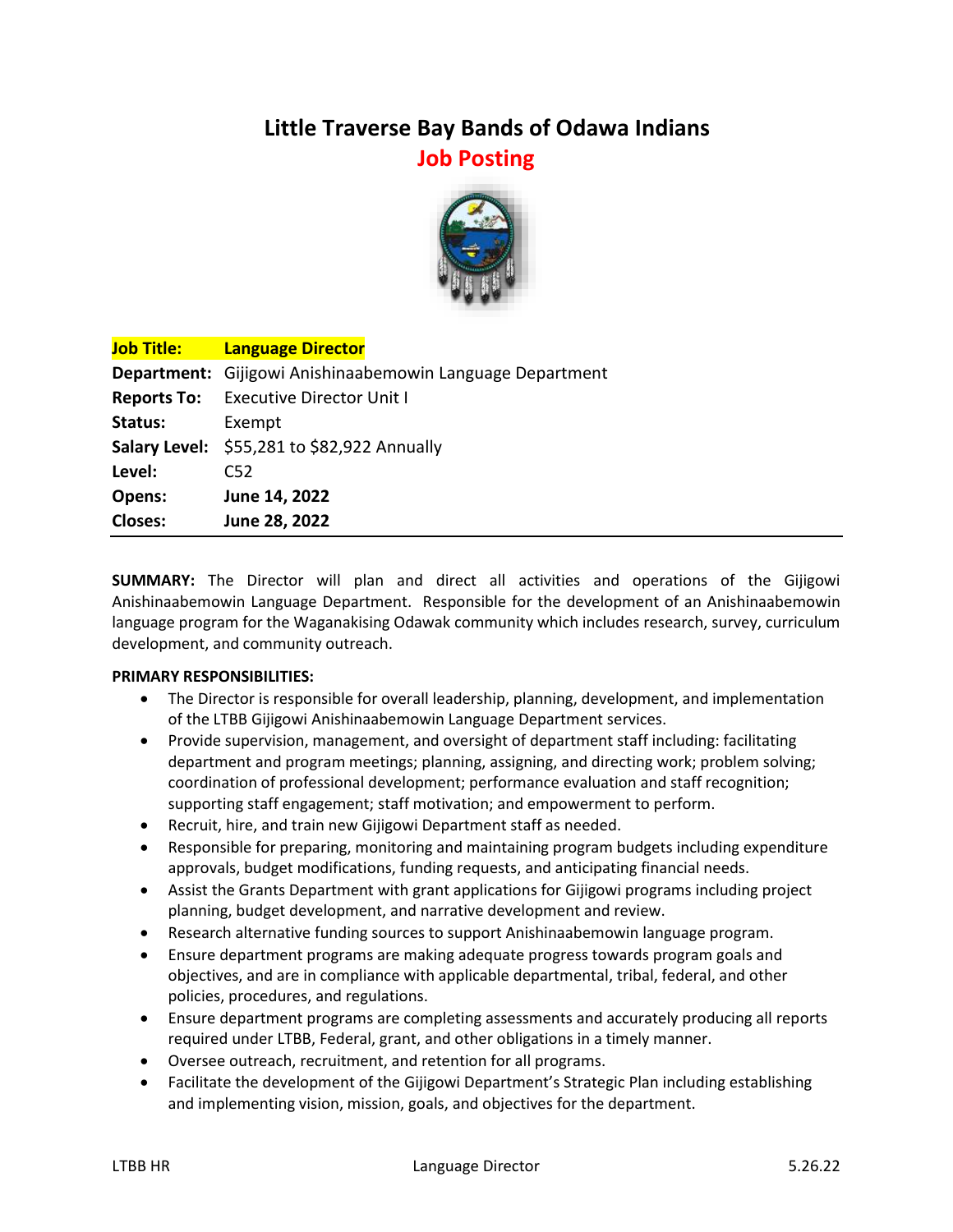- Lead program development, expansion, improvement, and oversee the coordination of special events, projects, and activities.
- Develop new and maintain current relationships with internal and external departments, agencies, and organizations. Examples include: other LTBB programs, departments, boards, and committees, education agencies/institutions, State of Michigan offices and agencies, non-profit groups, one stop partners and community resource agencies, etc...
- Develop and amend Gijigowi Department policies and procedures; assist in the writing and revision of tribal statutes and regulations related to Gijigowi Department programs.
- Coordinate program evaluation, reporting and assessment.
- Assess available language resources including community language speakers and coordinate resources for the department.
- Increase awareness and visibility of Anishinaabemowin within the LTBB community and in governmental programs, as well as with the local communities and schools.
- Assist with Anishinaabemowin feature page in the Odawa Trails newsletter. Develop monthly progress reports to Tribal community to include in newsletter.
- Development and implementation of future language immersion events within LTBB community.
- Establish the language program as a resource for the LTBB community and governmental staff through use of the Tribal website, publications, and meetings with Tribal community groups.
- Pursue training related to Anishinaabemowin issues/topics as well as pertinent teaching methods and curriculum that would enhance language programs.
- Attend required meetings, provide information/leadership as appropriate, and participate in any work group or committee assignments.
- Maintain open communication with Unit Director on all aspects of the Gijigowi Department through regular verbal and written reports.
- Ensure Anishinaabe values and culture are integrated into all activities and services.
- All other duties as assigned.

## **EDUCATION AND EXPERIENCE:**

Bachelor's Degree in Education or related field and two (2) years of experience working in a language program, or an Associate's Degree and four (4) years of experience in Anishinaabemowin instruction and/or program activities; candidate must have experience in working with Tribal communities, elders, and youth; participating in traditional cultural activities; leading, teaching, and/or educational administrative responsibilities (public speaking, research and report writing, and analyzing data for evaluation). Must have experience in curriculum development.

## **OTHER KNOWLEDGE, SKILLS AND ABILITIES:**

- Must be actively pursuing fluency in Anishinaabemowin.
- Possess the ability to read, analyze and interpret curriculum materials, grant applications, educational literature, and governmental operations manuals.
- Ability to collect data, conduct written and verbal surveys, and interview individuals.
- Ability to read and write questionnaires, business correspondence, and effectively present information in a group setting.
- Show understanding, respect, and value of Odawa culture, establish positive relationships with staff and community, establish good rapport with Tribal elders, have working knowledge of Odawa language and have the ability to create innovative teaching methods, prioritize and plan